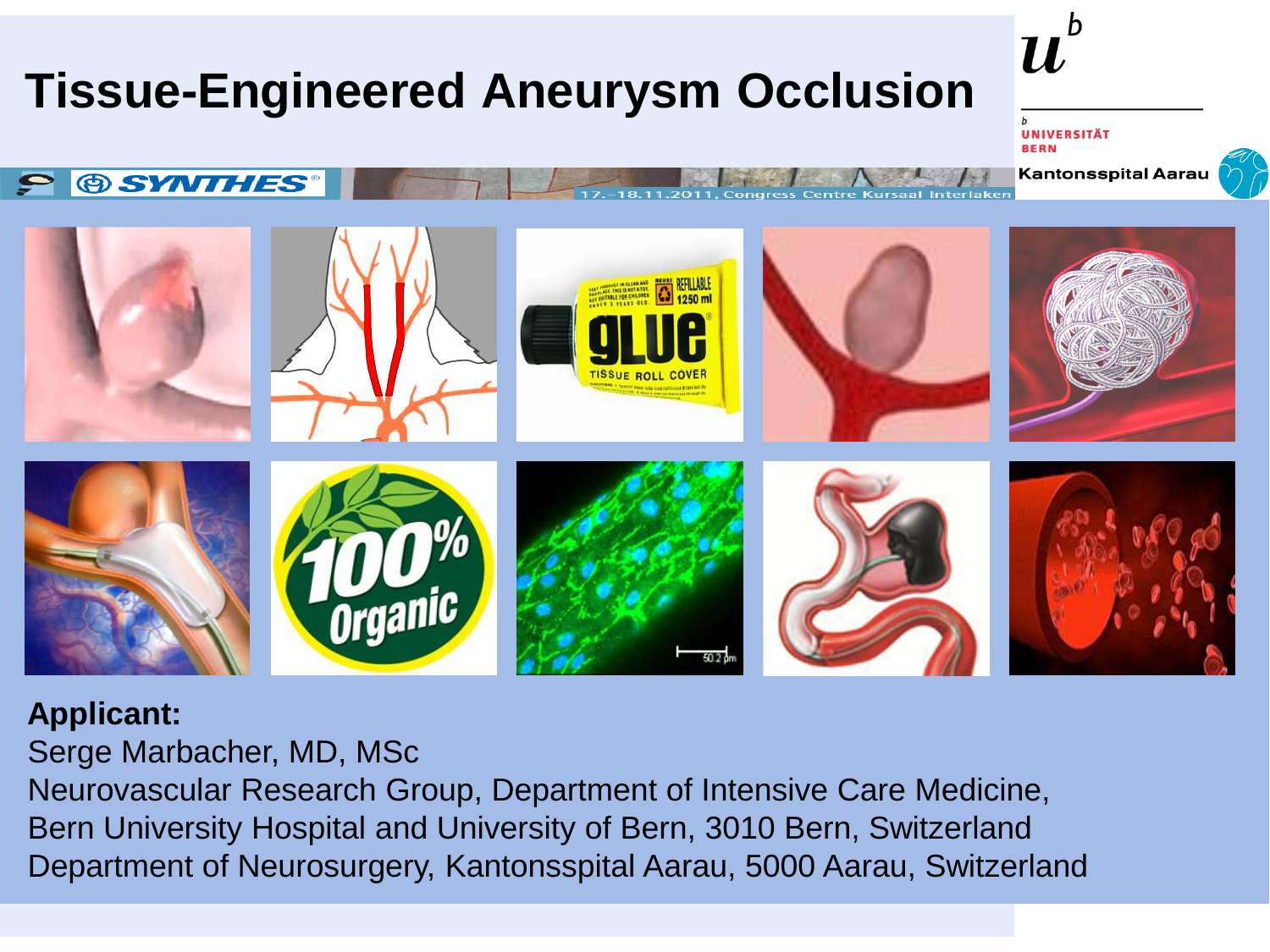## **Introduction –** Background **Kantonsspital Aarau @SYNTHES**



• **Endovascular Treatment** of small narrow-necked cerebral aneurysms has become an **Equivalent Alternative** to microsurgical clipping.



• Introduction of **Guglielmi Detachable Platinum Coils** at the beginning of the 1990's numerous attempts to enlarge field of application from **Small-Necked Aneurysms** to complex or broad-necked aneurysms.



• The **Current Armamentarium** includes bioactive coated HydroCoils, three-dimensional coils, liquid embolic agents (Onyx), balloon remodeling techniques, micro stents, and flow diverters.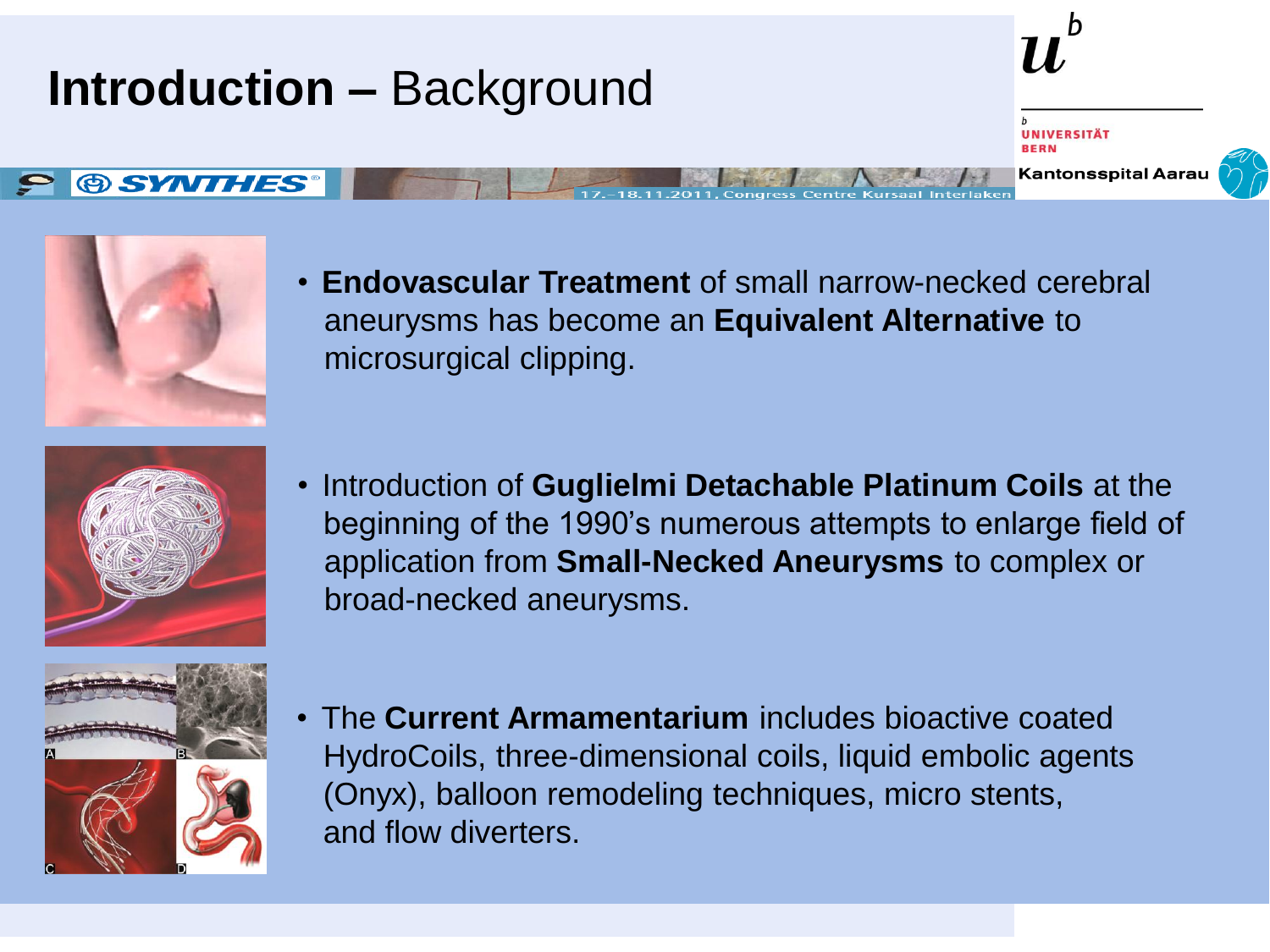



• **Many Unsolved Problems**: **Coils**: persisting neck remnants, high rates of recanalization. **Stents**: implant migration, disturbance of adjacent vessels, lifelong anticoagulation, and in-stent stenosis.



• Trend toward of biologically **Inert Embolization Materials** (Onyx, HydroCoil) is **Irrational:** aneurysm filled with foreign material, no biological effect, holds aneurysm wall apart, exerts pressure on the wall itself, and actually **Interferes with Aneurysm Healing**.



• In the future, the focus will be on the **Biological Activity** of the endovascular device. **Go Organic**, complete aneurysm occlusion  **Tissue Engineered Reconstruction** of the affected vasculature.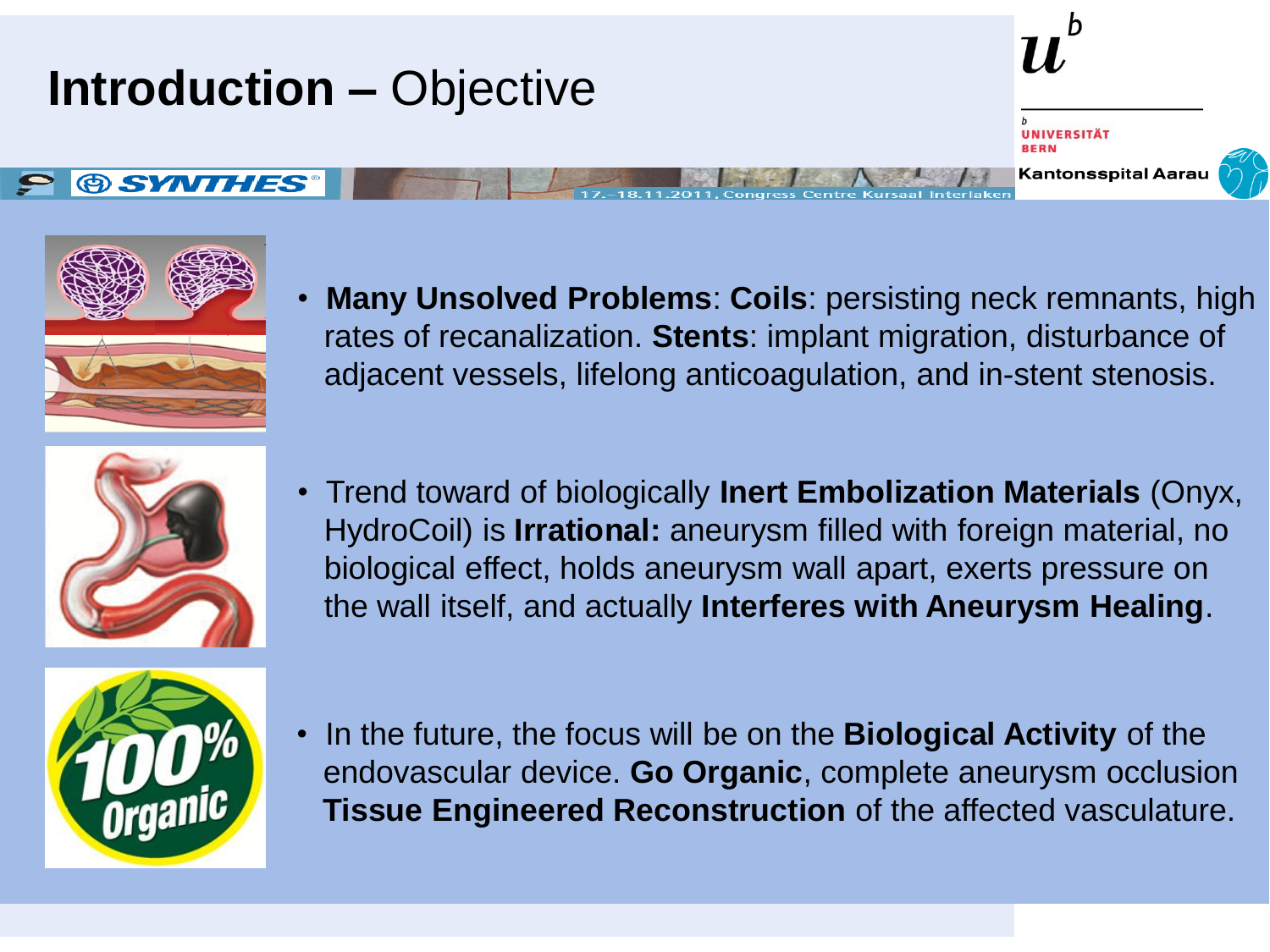



• **Fibrin Glue** will serve as **Biomatrix** for substances and cells. High concentration of components and fibrinolysis inhibitor (aprotinin) results in **Delayed Degradation**.



• **Fibroblasts**, **Smooth Muscle Cells**, **Endothelial Cells** in combination with growth factors. Cell suspension is incubated with a **Fluorescent Cell Marker**.



• **Mix** of Biomatrix, Cells, and Growth Factors as a **Biologically Active Embolization Material** will be used to occlude venous pouch sidewall aneurysms in rats.